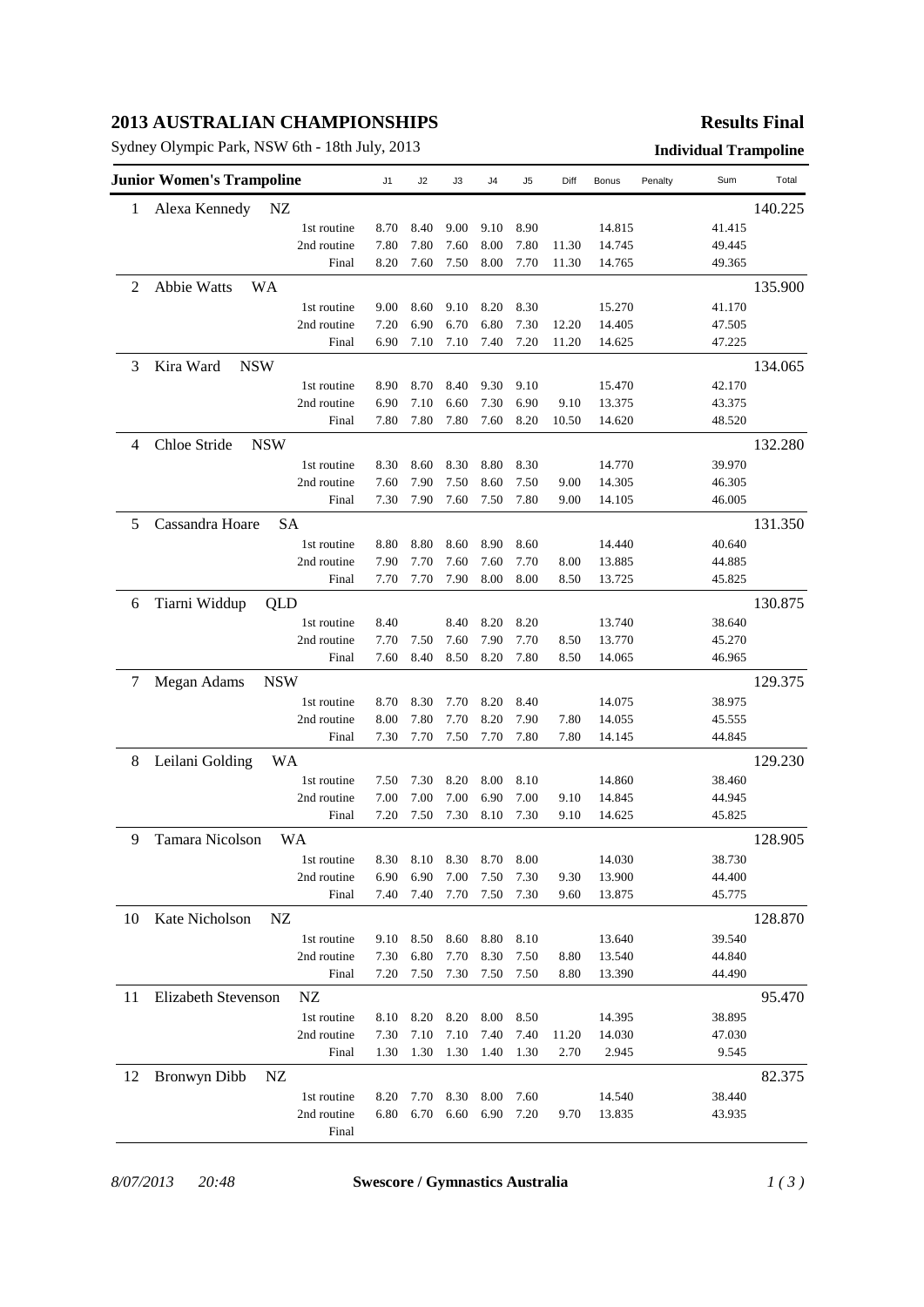# **2013 AUSTRALIAN CHAMPIONSHIPS**

Sydney Olympic Park, NSW 6th - 18th July, 2013 **Individual Trampoline**

## **Results Final**

| <b>Junior Women's Trampoline</b> |                          |             | J <sub>1</sub> | J2   | J3   | J4                  | J <sub>5</sub> | Diff | Bonus  | Penalty | Sum    | Total  |
|----------------------------------|--------------------------|-------------|----------------|------|------|---------------------|----------------|------|--------|---------|--------|--------|
| 13                               | Francesca Quadrio        | QLD         |                |      |      |                     |                |      |        |         |        | 82.365 |
|                                  |                          | 1st routine | 8.10           | 7.70 | 7.70 | 8.60                | 8.20           |      | 14.135 |         | 38.135 |        |
|                                  |                          | 2nd routine | 7.10           | 7.00 | 6.90 | 7.40                | 7.60           | 8.90 | 13.830 |         | 44.230 |        |
|                                  |                          | Final       |                |      |      |                     |                |      |        |         |        |        |
| 14                               | Djakirri Crafter         | <b>ACT</b>  |                |      |      |                     |                |      |        |         |        | 82.065 |
|                                  |                          | 1st routine | 7.60           | 7.90 | 8.00 | 8.10                | 7.60           |      | 14.050 |         | 37.550 |        |
|                                  |                          | 2nd routine | 7.50           | 7.30 | 7.30 | 7.30                | 7.00           | 9.10 | 13.515 |         | 44.515 |        |
|                                  |                          | Final       |                |      |      |                     |                |      |        |         |        |        |
| 15                               | Amber Dickinson          | <b>NSW</b>  |                |      |      |                     |                |      |        |         |        | 81.135 |
|                                  |                          | 1st routine | 7.60           | 7.10 | 7.10 | 7.40                | 7.40           |      | 14.225 |         | 36.125 |        |
|                                  |                          | 2nd routine | 7.70           | 7.50 | 7.30 | 7.60                | 7.40           | 8.30 | 14.210 |         | 45.010 |        |
|                                  |                          | Final       |                |      |      |                     |                |      |        |         |        |        |
| 16                               | Carly Hess<br>QLD        |             |                |      |      |                     |                |      |        |         | 81.095 |        |
|                                  |                          | 1st routine | 7.70           | 7.30 | 7.50 | 7.60                | 7.20           |      | 14.200 |         | 36.600 |        |
|                                  |                          | 2nd routine | 7.20           | 7.20 | 7.40 | 7.10                | 7.40           | 8.40 | 14.295 |         | 44.495 |        |
|                                  |                          | Final       |                |      |      |                     |                |      |        |         |        |        |
| 17                               | Sophie Barber            | QLD         |                |      |      |                     |                |      |        |         |        | 79.620 |
|                                  |                          | 1st routine | 7.70           | 7.40 | 7.50 | 7.40                | 7.50           |      | 14.620 |         | 37.020 |        |
|                                  |                          | 2nd routine | 7.10           | 6.80 | 7.20 | 6.60                | 7.10           | 7.50 | 14.100 |         | 42.600 |        |
|                                  |                          | Final       |                |      |      |                     |                |      |        |         |        |        |
| 18                               | <b>Eleanor St George</b> | WA          |                |      |      |                     |                |      |        |         |        | 79.460 |
|                                  |                          | 1st routine | 7.50           | 7.70 | 8.00 | 8.40                | 7.50           |      | 14.290 |         | 37.490 |        |
|                                  |                          | 2nd routine | 7.40           | 7.40 | 6.90 | 7.70                | 7.20           | 5.80 | 14.170 |         | 41.970 |        |
|                                  |                          | Final       |                |      |      |                     |                |      |        |         |        |        |
| 19                               | Paige Crane<br>VIC       |             |                |      |      |                     |                |      |        |         |        | 78.885 |
|                                  |                          | 1st routine | 7.10           | 6.70 | 6.80 | 7.20                | 7.20           |      | 12.945 |         | 34.045 |        |
|                                  |                          | 2nd routine | 7.60           | 7.10 | 7.00 | 7.30                | 7.20           | 9.30 | 13.940 |         | 44.840 |        |
|                                  |                          | Final       |                |      |      |                     |                |      |        |         |        |        |
| 20                               | Caitlin Jackson          | SА          |                |      |      |                     |                |      |        |         |        | 78.020 |
|                                  |                          | 1st routine | 8.20           | 7.70 | 7.60 | 8.30                | 7.60           |      | 12.460 |         | 35.960 |        |
|                                  |                          | 2nd routine | 7.40           | 7.30 | 7.30 | 7.40                | 7.00           | 7.70 | 12.360 |         | 42.060 |        |
|                                  |                          | Final       |                |      |      |                     |                |      |        |         |        |        |
| 21                               | <b>Bethany Morris</b>    | <b>VIC</b>  |                |      |      |                     |                |      |        |         |        | 77.995 |
|                                  |                          | 1st routine | 7.80           | 7.40 | 7.10 | 7.60                | 7.50           |      | 13.145 |         | 35.645 |        |
|                                  |                          | 2nd routine | 6.90           |      |      | 7.00 6.80 7.10 6.90 |                | 8.50 | 13.050 |         | 42.350 |        |
|                                  |                          | Final       |                |      |      |                     |                |      |        |         |        |        |
| 22                               | Megan Hampson            | QLD         |                |      |      |                     |                |      |        |         |        | 76.410 |
|                                  |                          | 1st routine | 7.90           | 7.80 | 7.60 | 7.70                | 7.70           |      | 12.780 |         | 35.980 |        |
|                                  |                          | 2nd routine | 7.30           | 6.70 | 6.80 | 6.40                | 6.60           | 7.20 | 13.130 |         | 40.430 |        |
|                                  |                          | Final       |                |      |      |                     |                |      |        |         |        |        |
| 23                               | <b>Braida</b> Thomas     | QLD         |                |      |      |                     |                |      |        |         |        | 60.230 |
|                                  |                          | 1st routine | 8.40           | 7.60 | 7.60 | 7.90                | 8.00           |      | 14.050 |         | 37.550 |        |
|                                  |                          | 2nd routine | 3.60           | 3.40 | 3.40 | 3.60                | 3.40           | 5.30 | 6.980  |         | 22.680 |        |
|                                  |                          | Final       |                |      |      |                     |                |      |        |         |        |        |
| 24                               | Georgia Rayment          | <b>NSW</b>  |                |      |      |                     |                |      |        |         |        | 57.905 |
|                                  |                          | 1st routine | 8.80           | 8.10 | 8.70 | 8.80                | 8.30           |      | 13.850 |         | 39.650 |        |
|                                  |                          | 2nd routine | 2.90           | 2.80 | 2.70 | 3.10                | 3.00           | 4.00 | 5.555  |         | 18.255 |        |
|                                  |                          | Final       |                |      |      |                     |                |      |        |         |        |        |